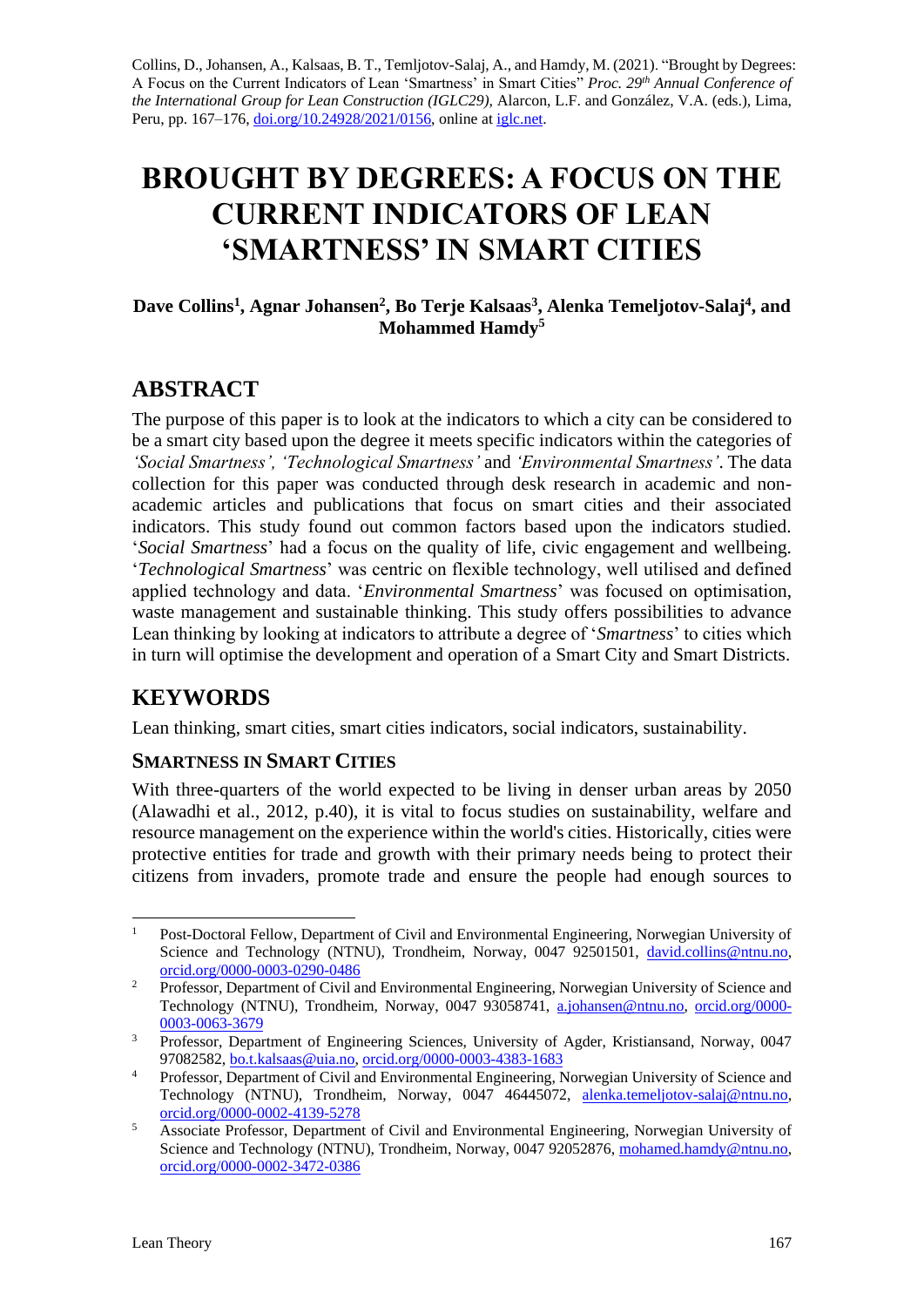survive. In many respects (except the first point), these needs remain mostly unchanged. Lean was first coined by Krafcik (1988) addressing Toyota's production system. "The machine that changed the world" by Womack et al. (1990) was significant for the development of lean practices in western countries. A central contribution was also "Lean thinking. Banish waste and create wealth in your corporation" (Womack and Jones, 1996) and the "Toyota Way" (Liker, 2003).

In the 1990s Lean was brought into construction and the built environment (Koskela, 2000; Ballard, 2000). The ideas surrounding it with regards to reducing waste, increase flow and fostering productivity have existed since the beginning of the development of cities. A city is naturally not a whole entity in itself but is a scalable one with differing needs and considerations at the urban planning level, community level, building level and citizen level. This sustainability ambition is supported by radical and challenging goals, with the European Commission setting the goal of 100 Smart Cities in Europe by 2030 (EC, 2020, p.4). A goal as ambitious as this does not just require a robust definition of what constitutes a Smart City, but also benchmarks, indicators and holistic thinking. This thinking also has to be found at the district and neighbourhood level to understand the differences and bespokeness of smart initiatives. Whilst a study focusing on the indicators of what constitutes a smart city is not new, there is a deficit in terms of how this can be applied to 'indicators of smartness' as opposed to a more binary discussion on whether simply a city is smart or not. To cite an example, Castelnovo et al. (2016) state that a city can be smart depending on the degree to which it blends ICT, and smart governance (Castelnovo et al., 2016, p.735). Whilst this can be considered to be more of a binary absolute in terms of field compatibility, others offer similar binary outcomes but at different levels of the city. The European Commission (EC) for example has developed the '*Smart Readiness Indicator*' to establish whether a building could be considered smart or not (Castevolo et al., 2016). Whilst these indicators are less binary than those mentioned by Castelovo et al. (2016) they are at the building and not the city level. An increasingly developing field and concept that attempt to tackle these issues on multiples levels are that of Smart Cities. A challenge for scholars in this aspect (as is the case for other fields at a similar level of development) is that Smart Cities encompass many fields within it (such as urban planning, architecture, social sciences and facilities management) as well as suffer from the complications associated with it lacking a universally accepted definition. An increased focus on '*Smartness*' in the context of cities is becoming of increasing importance and relevance in modern development. This in turn places stresses on existing infrastructure as we scramble to find ways to ensure the safety of citizens, as well as ensure adequate access to safe water, food and energy. With this in mind, Lean thinking may be fruitful in terms of applying this to smart cities, especially when it comes to the processes of transforming the existing built environment to smart cities in a valuecreating perspective. While the mainstream Lean construction researcher for the most part address production and customer value creation (e.g. Koskela, 2000; and Ballard, 2000), Herscovici (2018) take it further to smart cities and argues that Lean thinking encourages the quest for excellence by constantly re-evaluating and improving infrastructure whilst ensuring stakeholder value maximisation and removing unevenness and waste, with will foster Smart Cities growth but ensuring that new and existing processes operate under this model (Herscovici, 2018, pp.321-322). Our stand is the values we find in the smart city concept will benefit from organising the processes of transforming and maintain existing neighbourhoods and cities to be smarter. The two concepts fit well regarding principles (Skaar et al., 2020) like respect for people (Liker 2004), involvement (Ballard,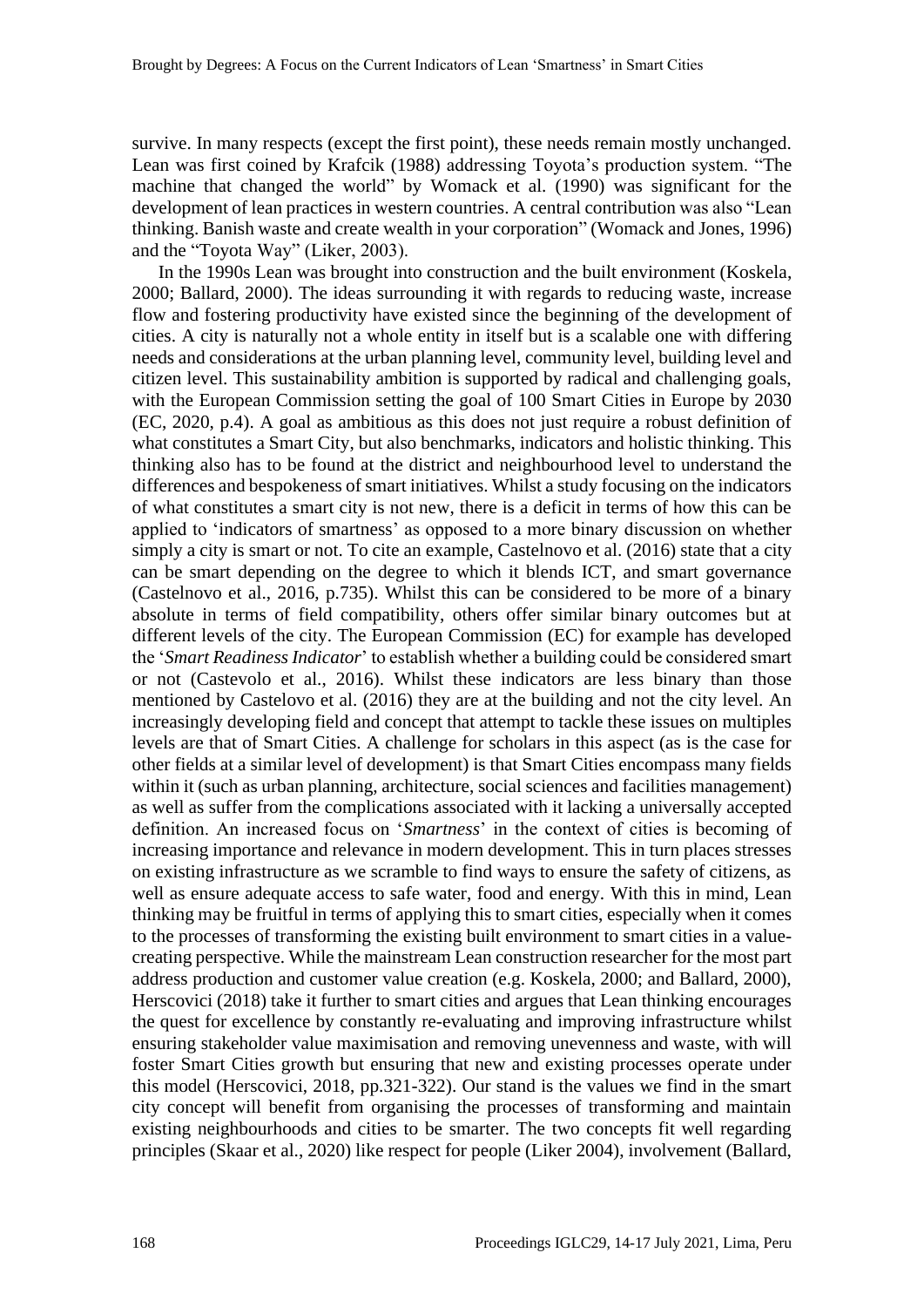2000), learning (Kalsaas, 2012), relational contracts and Target Value Design (Zimina et al., 2012). In this paper, we will look at existing indicators of how smart a city can be, show if aspects of a city are smart, but also the indicators of 'smartness' a city can be considered to possess.

In this study we will address the following research questions:

- **Research Question 1 -** What are current indicators exist to gauge whether a city is smart?
- **Research Question 2 -** How can these indicators be applied to demonstrate smartness within a city?

Firstly, this paper will look into the methodological approach before moving onto theory regarding defining a smart city in the context of this paper, as well as indicators. The theoretical framework for this paper also orientates itself towards the principles, before moving onto the indicator of Smart Cities. The paper is then structured by dividing the indicators between the categories of *'Social', 'Technological', 'Environmental'*  smartness. These categories were chosen due to the links between the common sustainability framework of the 'triple bottom line' as well as technological aspects that are more commonly understood in existing smart cities definitions The paper will then move on to provide a conceptual framework as to how this can be applied to give smart cities indicators of 'smartness'.

# **METHODOLOGY AND RESEARCH DESIGN**

This paper is a literature review consisting of desk research conducted on literature from academic and non-academic sources. This literature review was compiled as part of the research project Citizens a Pilots in Smart Cities (CaPs).

## **Data Collection and Analysis**

Literature was primarily sourced through Google Scholar in the case of academic literature, and Google in the case of non-academic literature, with the disciplines of project management, smart cities, urban planning and sustainability being the primary focuses for inclusion. The specific papers chosen for inclusion here were selected due to their status in respected peer-review journals and citation level as well as their publication from worldwide respected institutions such as the United Nations. This approach was taken concerning the fact that a new definition of '*smartness in smart cities*' is not possible in a paper of this length, however, there is significant scope to offer the beginning of a framework by which one could be developed in a further publication. The indicators were then organised under the categories of '*Socially Smart', 'Technologically Smart' and 'Environmentally Smart'*. The categories were chosen as a set that was a hybrid of the triple bottom line of sustainability ('economic', 'social' and 'environmental' sustainability) combined with the Deakin and Al Waer's (2011) '*Three Factors*' of what defines a smart city, which will be outlined in the next chapter. These three categories also act as a theoretical framework for the outcomes of the literature search and were sourced from a variety of publications (Deakin et al., 2011, p.141), (Joshi et al., 2016), (UN, 2017).

# **HOW TO ANALYSE THE SMARTNESS OF CITIES?**

In this section, we will briefly out some definitions frameworks that will relevant for a contextual understanding of the findings in this paper.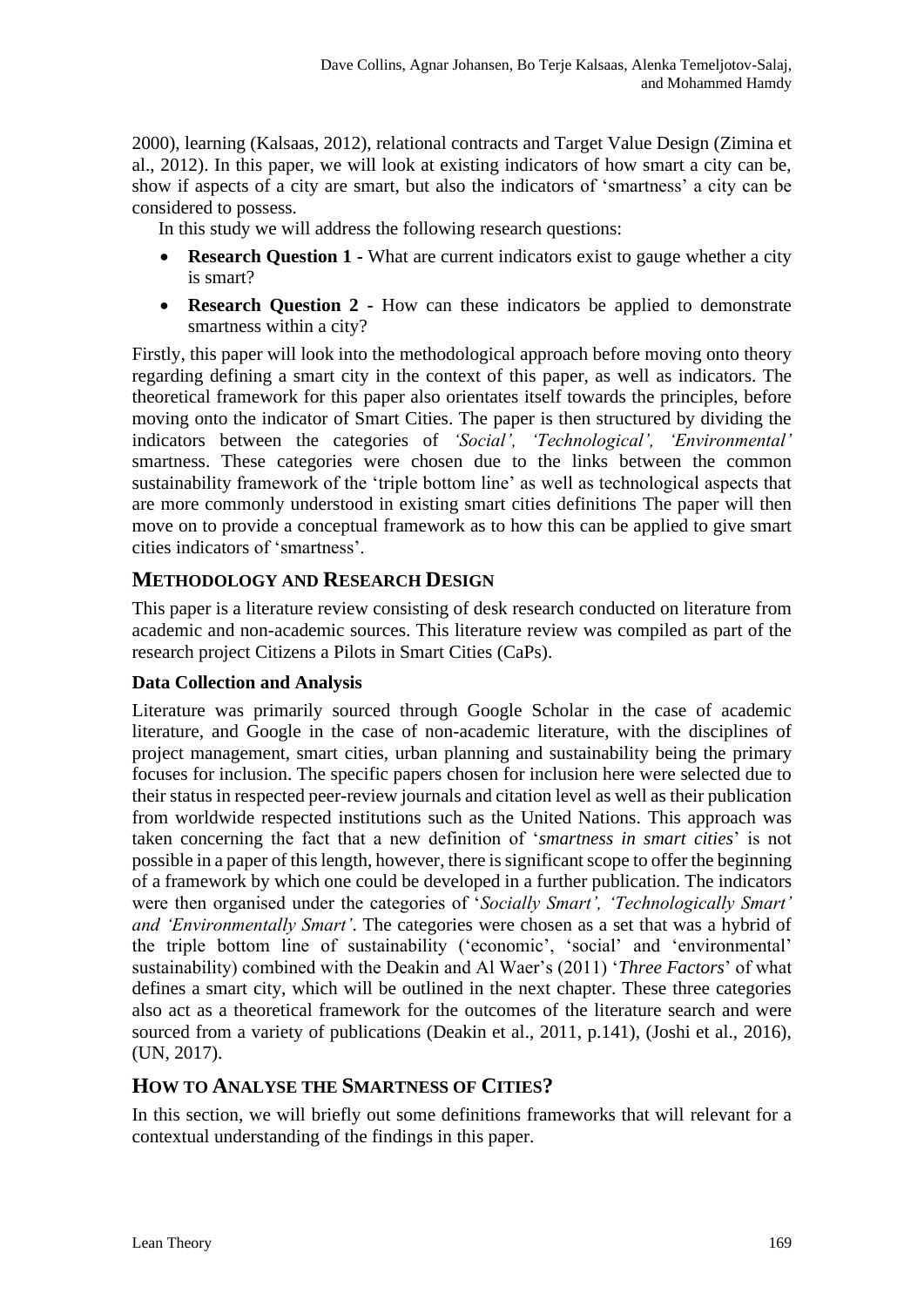#### **Definition of Smart Cities**

Whilst the study of smart cities is becoming increasingly established a discipline, it still suffers from the challenge associated with not having a universally accepted definition. For this study, the definition by Deakin and Al Waer (2011) have been used According to the authors, a smart city can be considered smart if it contains four factors. Firstly, the implementation of an extensive range of digital and electronic technologies in cities and their communities. Secondly, the usage of information technology to change the lives and work of people living in these areas. Thirdly, implementing a wider spread of the use of these technologies and others at the government level. And finally, using technology to bring people together to innovate and enhance knowledge (Deakin et al., 2011, p.141). In terms of a definition that reflects indicators more associated with sustainability, CityKeys published a report in 2017 in cooperation with the EU Commission and Horizon 2020 outline their definition. This definition follows the triple bottom line of sustainability of social, economic and environmental sustainability. In terms of what constitutes a Smart City, they state that it must improve the quality of life for its inhabitants (including commuters, students and visitors) (social), improve resource efficiency to decrease pressure in the environment (environmental), a green economy focused on innovation (economic) and develop local democracy and governance (social) (Bosch et al., 2017, p7).

#### **Indicators**

It is also important moving to understand what constitutes an indicator in the context of this paper. According to the Collins English dictionary, an indicator can be considered to be a "*measurement or value which gives you an idea of what something is like*" (Collins, 2021). Whilst this definition does not come from a scientific publication, it is relevant to this study in the sense that the authors consider an indicator to demonstrate whether a concept (such as a smart city) is what it claims to be by evaluating it against commonly accepted factors or processes that are the link to a broad definition of it. Aside from what an indicator is in a more literal sense, there are also different kinds of indicator that are placed in different areas of a process or system. Referring once again to CityKeys, their typology consists of '*Input Indicators*' that refer to the resources needed for implementation of an activity, '*Process Indicators*' to indicate whether an activity took place, '*Output Indicators*' that add more detail concerning the product, '*Outcome Indicators*' that refer to measuring the intermediate results generated by the outcome, and '*Impact Indicators*' that measure the quality and long term results of the program (Bosch et al., 2017, p. 15).

## **INDICATORS OF SMARTNESS – THE FINDINGS**

#### **Socially Smart**

Social indicators for the Smartness of cities is prevalent in both academic and industry literature. If a Smart City can be considered to be an investment in social capital to an extent (Purnomo et al., 2016, p.161), then social indicators are entrenched in a conceptual Smart Cities framework. Many such indicators can be found in academic literature. Purnomo et al. (2016) in their systematic literature review on Smart Cities discovered several social indicators. They categorised these indicators into six main sections, with generally 3 levels of more specific sub-indicators. In terms of relevant social indicators relevant to this section, they can consider being *'Smart Living' and 'Smart People'*. '*Smart Living*' contains the subcategories of *'Social security and safety, 'Housing Quality'*  and *'Public Transport System'*. The category of '*Smart People*' contains the categories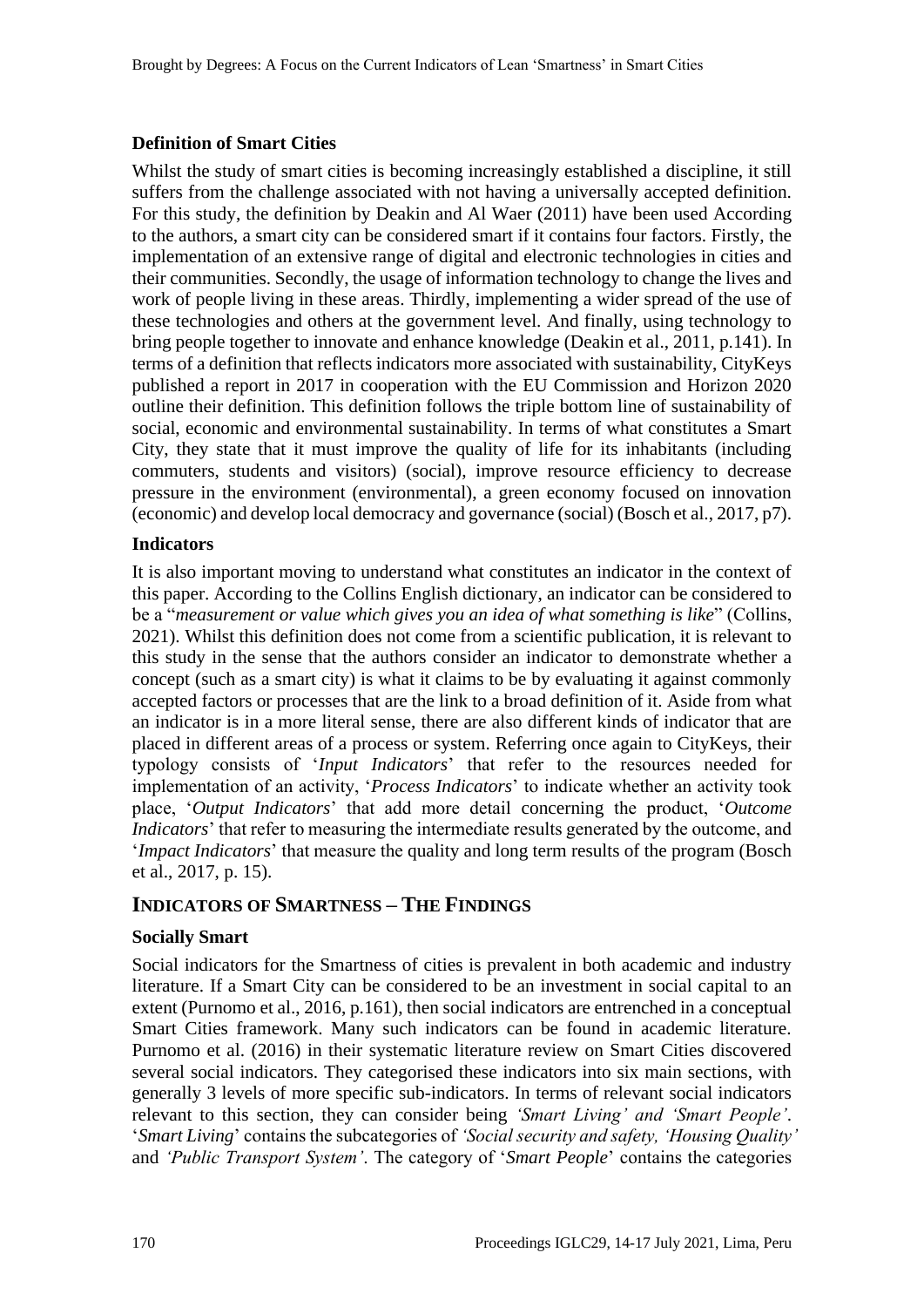of '*Education System and Facilities*' and '*Creativity*' (Purnomo et al., 2016, p. 163). An interesting observation of these indicators is that many of the aspects of '*Smart Living*' could be considered to straddle both social and structural smartness categories, which further shows the challenges associated with looking for binary indicators. Malek et al. (2021) have also looked at socially-focused indicators, however from a more formalised citizen-centric perspective. The outcomes of their review reveal indicators that are almost as much do with civic governance as they are with social smartness. Their indicators *are 'Focus on citizens' needs, not just technology', 'Decision through consensus with citizens ', 'Learn from users/citizens', 'Power needs to be delegated', 'Freedom to participate', 'Volunteers needed', 'Build good relationships'* and *'mutual trust'* (Malek et al., 2021, p.10). When comparing the different indicators of both authors, it is indicative of social smartness being not just about respecting and improving social welfare in smart cities, but also ensuring that citizens engagement in this is well defined and applied. The European Commission are an example of a non-academic actor that has considered the social aspects of smart cities and has developed indicators for them. Whilst less specific and detailed than those found in the previous citation from academia, they describe their indicators in the form of 8 criteria of smart cities preparedness levels. Amongst these 8 are two socially relevant ones consisting *of 'citizen engagement* and *'social models'*. As with academic authors previously, this focuses both on a combination of wellbeing in a city and being civically accountable through citizen participation. The European Union have also considered these aspects but from a slightly different perspective of social innovation. In a 2012 report the Urbach section of the EU stated that can be achieved by three focuses – '*Social Demand Innovations*' (responding to social demands that haven't been traditionally addressed by the market of existing institutions), '*Societal Challenge*' (innovations for a society by integrating social, environmental and environmental aspects), and '*Systemic Change*' (encompassing the other two and achieving it through organisational development and the relationship between institutions and stakeholders) ('SMART CITIES Citizen Innovation in Smart Cities, 2012. p.6). Unlike previous indicators, these social innovation categories are clearer on their links to sustainability whilst still encompassing the themes of previous indicators.

#### **Technologically Smart**

When considering what constitutes a Smart City, many a core attribute is that of technological implementation in the wider cityscape. The leap in technology in cities as well as the devices themselves have seen considerable significant advancement in recent years, with visualisation mechanism, sensors, virtual reality, augmented reality and artificial intelligence all playing a part (Jamei, 2005). With this in mind, it is crucial to understand the incorporation of technological smartness. This is recognised by Borsekova et al. (2018), who states that for a city to be '*smart*' it should utilise technological capital (as well as human and collective capital) for the enhancement and development of the urban environment (Borsekova et al., 2018, p. 18).

In terms of indicators found in academic literature, there numerous aspects that can be cited, and a small selection of which shall be discussed here. Park et al. (2018) have Smart Cities indicators that cover several topics, including those related to technological smartness. They state that a major component of a Smart City is the integration of '*Key Industry*' and '*City Infrastructure*' as a component. Within '*Key Industry*' is Smart Buildings and Smart Facilities, whilst '*City Infrastructure*' contains operation systems, sensor networks and smart devices which in turn link to control systems, data analysis,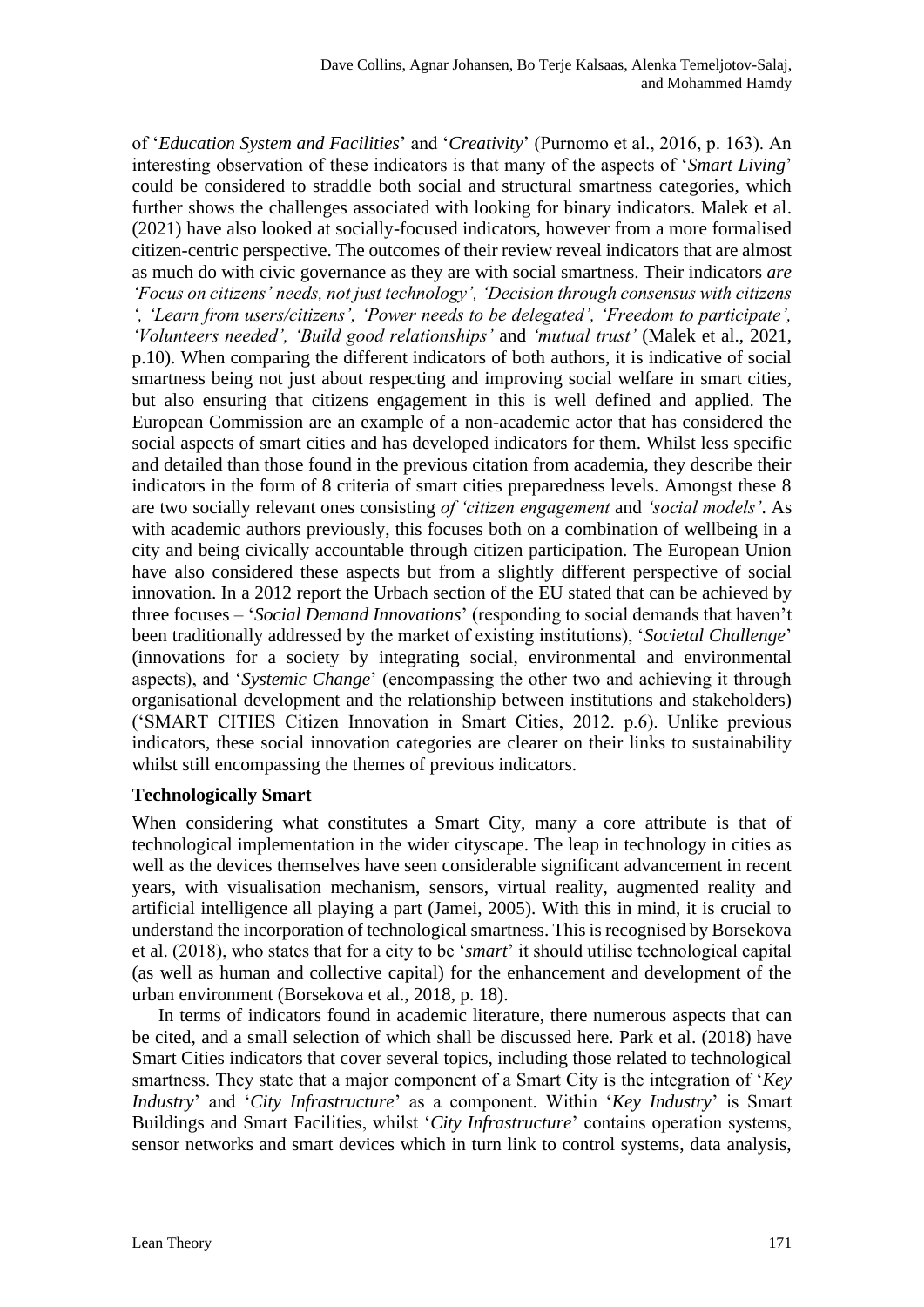web services and telecommunications platforms (Park et al., 2018, p.2). These indicators (as superficially indicative as they are due to lack of KPI's) do not just describe specific technological services, but also a degree of how they feed into real work possibilities for citizens (e.g. interactive web services). To cite another example from academia, Joshi et al. (2016) also developed their indicators, which also encompass the technological. They propose six pillars that constitute a Smart City – *'Social', 'Management', 'Economy', 'Legal', 'Technological', and 'Sustainability'* (Joshi et al., 2016, p.903). With regards to the technological pillar, they claim that this must encompass several qualities. They cite these as *'Big Data', 'Interconnected devices', 'Information and Communication Technology'* and an '*Amalgamation of these Drivers*' (Joshi et al., 2016, p.906). Indicators of technological smartness can also be found in literature found outside of academia. CityKeys state in their report their own set of indicators. Several pages into the report they offer indicators on three categories – *'Input Indicators', 'Process Indicators'* and *'Output Indicators'*. In terms of those considered relevant for technological smartness, in '*Process Indicators*' they have diversity in ways to contact the municipality, improved digital literacy of the elderly and the standardisation of interfaces. In '*Output Indicators'* contain the openness and quality of data sets, parking guidance systems, and the likes of smart meters (Bosch et al., 2017, pp.16-27). As mentioned earlier, building-related Smart City Readiness indicators have been developed in the conjunction with the EC. As also mentioned, whilst designed to consider the building level, they could be considered applicable to the wider city level. The expression of indicators is much more focused on functionality in the context of smart city readiness, as well as flexibility. These functionality aspects are the ability to maintain energy performance and operation, adaptive buildings that are responsive to the needs of occupants as well as be flexible in terms of energy (EC, 2019, P.6). In terms of how this can be applied to technological smartness at the city level, these indicate that a technologically smart city is energy conscious, flexible and adaptive to the needs of citizens through a well-defined methodology.

#### **Environmental Smartness in Urban Areas**

In many theoretical and practical discussions on Smart Cities, it is becoming increasingly important not just to consider, but to entrench sustainability and environmental considerations. Six sustainability indicators were published by Petrova-Antonova et al. (2018) which were specifically tailored for consideration in the context of a smart city. They describe this in the context of a larger encompassing thematic area called '*Smart Nature*'. These six categories consist of *'Water', 'Pollution', 'Waste', 'Energy', 'Land'* and '*Green Environment*' (Petrova-Antonova et al., 2018, p. 488). In later more detailed descriptions of these indicators, it is clear that they intend not just to improve a Smart Cities environmental credibility, but also to improve the quality of life of citizens by reducing waste and optimising processes. Verma et al. (2018) are even more clear with regards to their indicators by stating the words 'sustainability indicators' clearly in their subject headline. In their article, they define sustainable urban development as having the qualities of '*improving quality of life through social interaction', 'easy access through a wide range of services, 'minimising energy consumption, 'sustainable transport'* and '*environmental protection and restoration*' (Verma et al., 2018, p.284). As with the previous citation, there is a clear link between sustainability being not just about environmental improvement, but also well-being and waste reduction. It is also important to consider not just smart cities on the city level, the component aspects at the building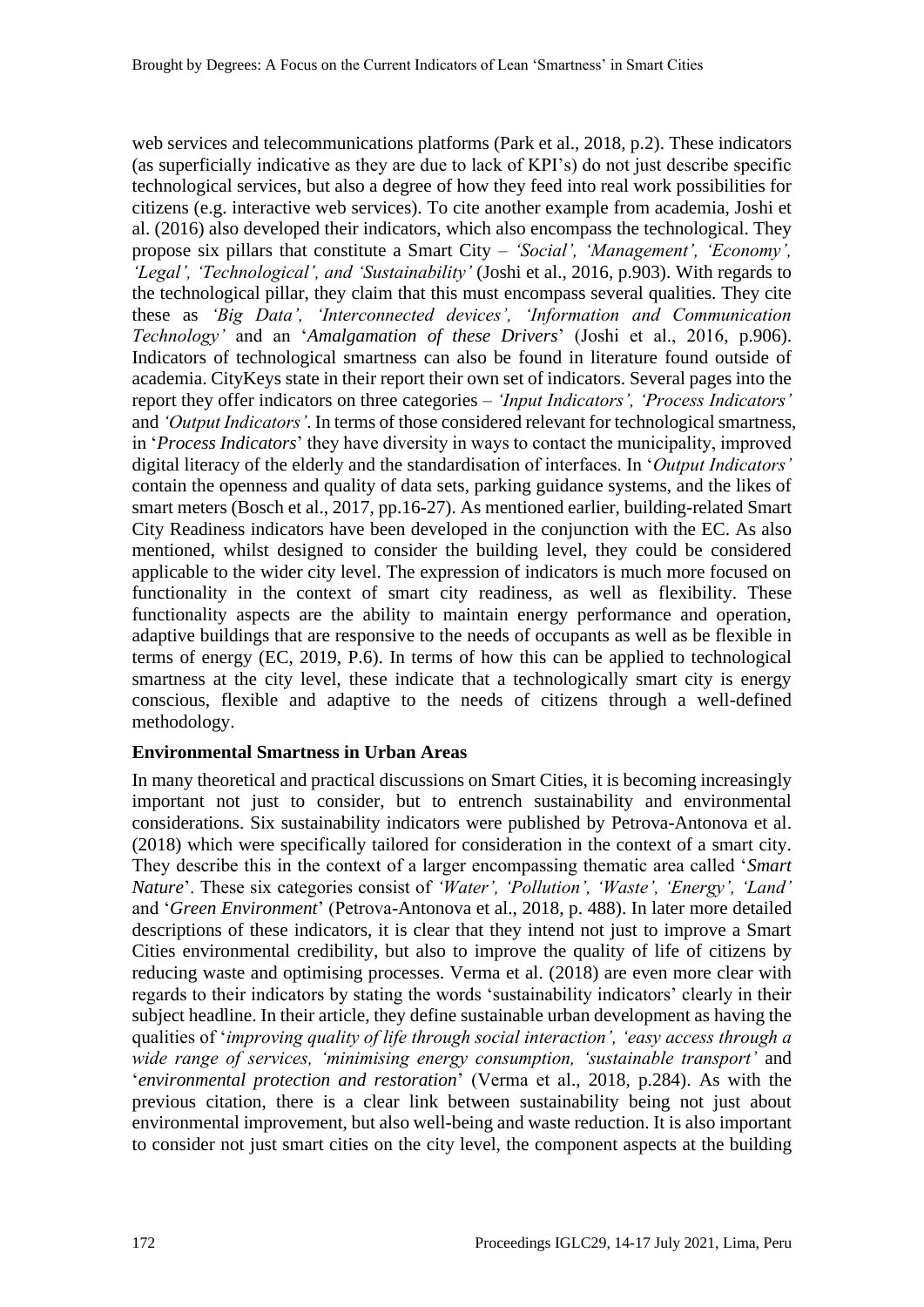level that also combine the likes of technology. One example is Green Leasing where smart metres, technology and human behaviour come together to encourage sustainable building development in the rental market (Collins, 2018, p. 185). In Table 1 we have summarised the key principles based on the literature review, which are related to a selection of Lean principles.

| Table 1 How to define a smart city                                                                                                                                                                                         |                                                                                                                                                                                                                              |                                                                                                                                                                                                                                                                                               |  |
|----------------------------------------------------------------------------------------------------------------------------------------------------------------------------------------------------------------------------|------------------------------------------------------------------------------------------------------------------------------------------------------------------------------------------------------------------------------|-----------------------------------------------------------------------------------------------------------------------------------------------------------------------------------------------------------------------------------------------------------------------------------------------|--|
| <b>Socially</b><br>smart                                                                                                                                                                                                   | <b>Technologically smart</b>                                                                                                                                                                                                 | <b>Environmentally</b><br><b>Smart</b>                                                                                                                                                                                                                                                        |  |
| Citizen Participation<br>Educated and upskilled<br>citizens<br>People-Centred<br>Processes<br>High quality of life and<br>consideration of well<br>being<br>Technologically<br>engaged citizens<br><b>Smart Governance</b> | Feasible technological<br>infrastructure<br>Well managed and<br>utilised data<br>Possibilities to learn<br>from smart systems<br>Safety and resource<br>management a priority<br>Respect for data,<br>privacy and well being | Initiatives to lower the carbon footprint<br>Utilise data and technology to reduce<br>emissions on roads and in buildings<br>A more environmentally considerate<br>society based on improved resource<br>management and security<br>Focus on quality of life in a more<br>sustainable society |  |
|                                                                                                                                                                                                                            |                                                                                                                                                                                                                              |                                                                                                                                                                                                                                                                                               |  |

The listed principles in Table 1 is output or outcome-based. Koskela and Kagioglou (2006) understand output as a "*thing*", e.g. a new building or a neighbourhood, while outcome includes the "processes" of usage of it and the value regarding operation and maintenance. We can also expand that outcome aspect to external impacts on the environment, city life and business. We see the Lean associated with smart cities foremost as guiding principles (Skaar et al., 2020) to encourage the output/outcome addressed in Table 1. Lean principles can guide us regarding how to organise and conduct complex creative and rather wicked design and development processes (Kalsaas, 2020) to reach the values in Smart cities. Moreover, the transformation processes should be based on the same values as the outcome we want to achieve, which is the case between Smart cities and Lean. Keywords in that context is respect for people, involvement, learning, continuous improvement and more radical innovation (Koskela, 1992), reduce waste, creating value for the participants and end-users.

# **CONCLUDING DISCUSSION**

This paper has intended to illustrate which indicators can be used to determine the smartness of cities as well as show the commonalities between them to gauge the degree to which a city can be considered Smart based on the implementation of them.

## **Research Question 1 – What are the current indicators?**

In terms of current indicators, however, many common factors exist between them that allows for a degree of simplification for later utility.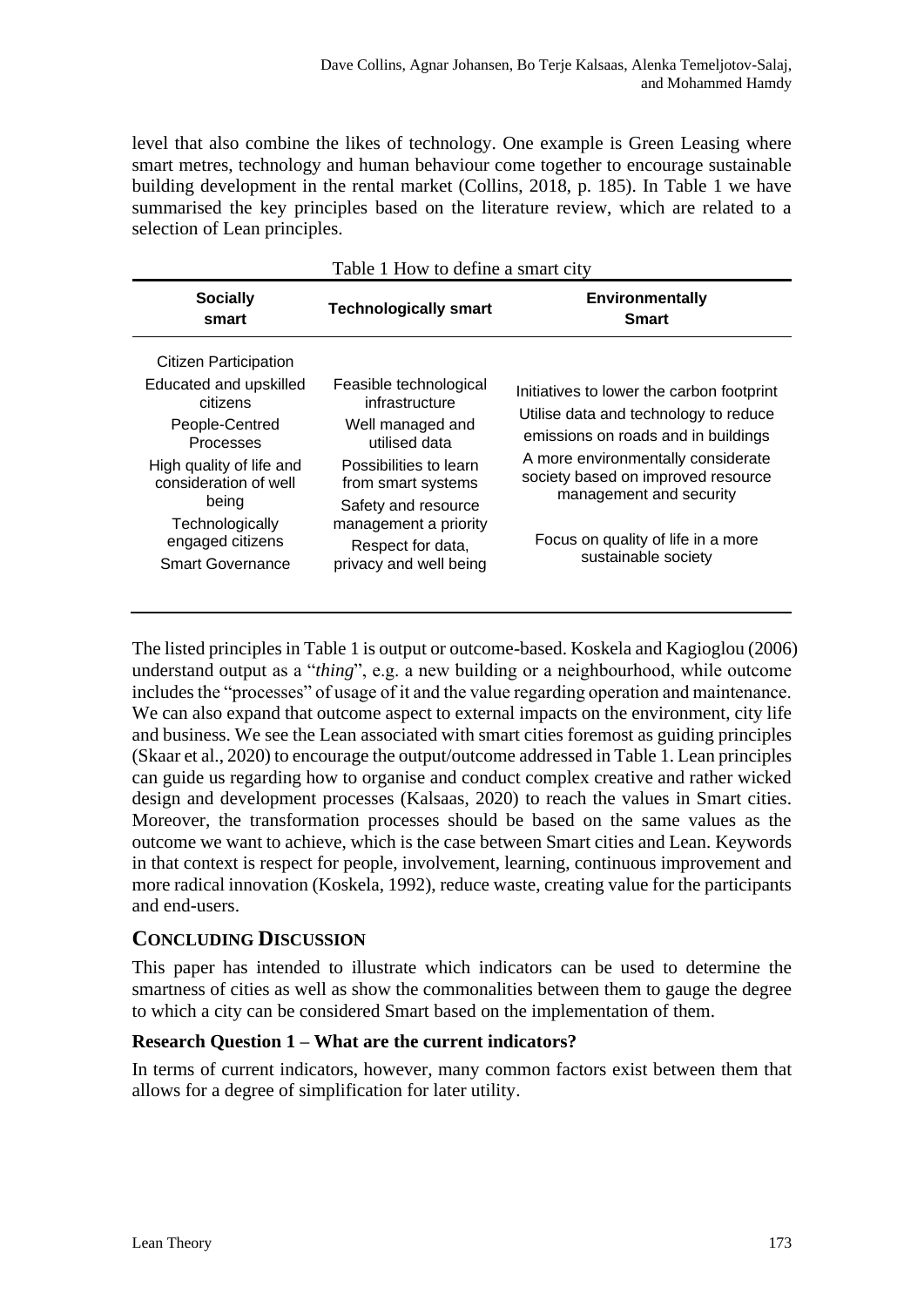| Table 2 – Indicator Commonalities     |                            |                                                                                                                       |  |
|---------------------------------------|----------------------------|-----------------------------------------------------------------------------------------------------------------------|--|
| <b>Smartness</b><br><b>Categories</b> | <b>Thematic</b><br>Area    | <b>Indicators</b>                                                                                                     |  |
|                                       | Civic Engagement           | Public participation, Citizen centred city<br>development, Easy to use digital engagement,<br><b>Smart Governance</b> |  |
| Socially<br>smartness                 | Quality of Life            | Services access, Improvements to health,<br>Increased mobility, Infrastructure                                        |  |
|                                       | Wellbeing                  | Happiness, connected services, change<br>management                                                                   |  |
| Technologically<br><b>Smartness</b>   | <b>Flexible Technology</b> | Adaptive to changing needs, multi-use data,<br>accessible technology                                                  |  |
|                                       | <b>Utilisation Data</b>    | Define usage, respect for privacy                                                                                     |  |
|                                       | <b>Defined Application</b> | Stakeholder relevant, data plan, citizen access to<br>technology and data                                             |  |
| Environmentally<br>smartness          | Optimisation/Tradeoff      | Ongoing reappraisal of infrastructure, constantly<br>adjustment to resource use                                       |  |
|                                       | Waste Management           | Recycling, building adaption and reuse, Citywide<br>waste plan                                                        |  |
|                                       | Sustainable Thinking       | Reducing emissions, advanced public transport<br>infrastructure, microgeneration, renewable energy                    |  |

Table 2 represents not the indicators overall, but the commonalities that can be gauged to interpret the degree to which a city can be considered smart. By ensuring that a city has the possibility of holistically meeting some of these wider indicative categories it can turn can more holistically smart. In this table, the reader can see the indicative properties of each thematic area, which offers scope for further research the explore this 'smartness' with KPI's and more advanced benchmarking. In the context of this paper, however, table 2 offers weight and validity to these thematic areas beyond the themes alone.

#### **Research Question 2 - How can these indicators be applied to demonstrate smartness?**

An attempt by a city to meet with these aspects 'inter category' can have the possibility to improve the indicators where a city can be considered to be smart. In the case of Socially Smart, a city with a high level of citizen engagement and participation aimed at improving the well-being quality of life of its citizens can be considered successful. If a city contains a high level of flexible technology with well utilised and applied supporting data, then it can be considered to be technologically smart. An environmentally smart city can gauge its level of smartness on the degree to which it reduced waste, optimised services and quality of life with environmental considerations at its heart. This paper has shown that not all Smart Cities are created equal and that it needs to incorporate a variety of indicators in many themes which in essence are impossible to completely cover in a paper of this length. However, what this indicative data has demonstrated is that there is a real possibility in research not just to expand the scope and definition of what a smart city is, but also to show that no definition is binary and a city can be possibly '*smart by degrees*'.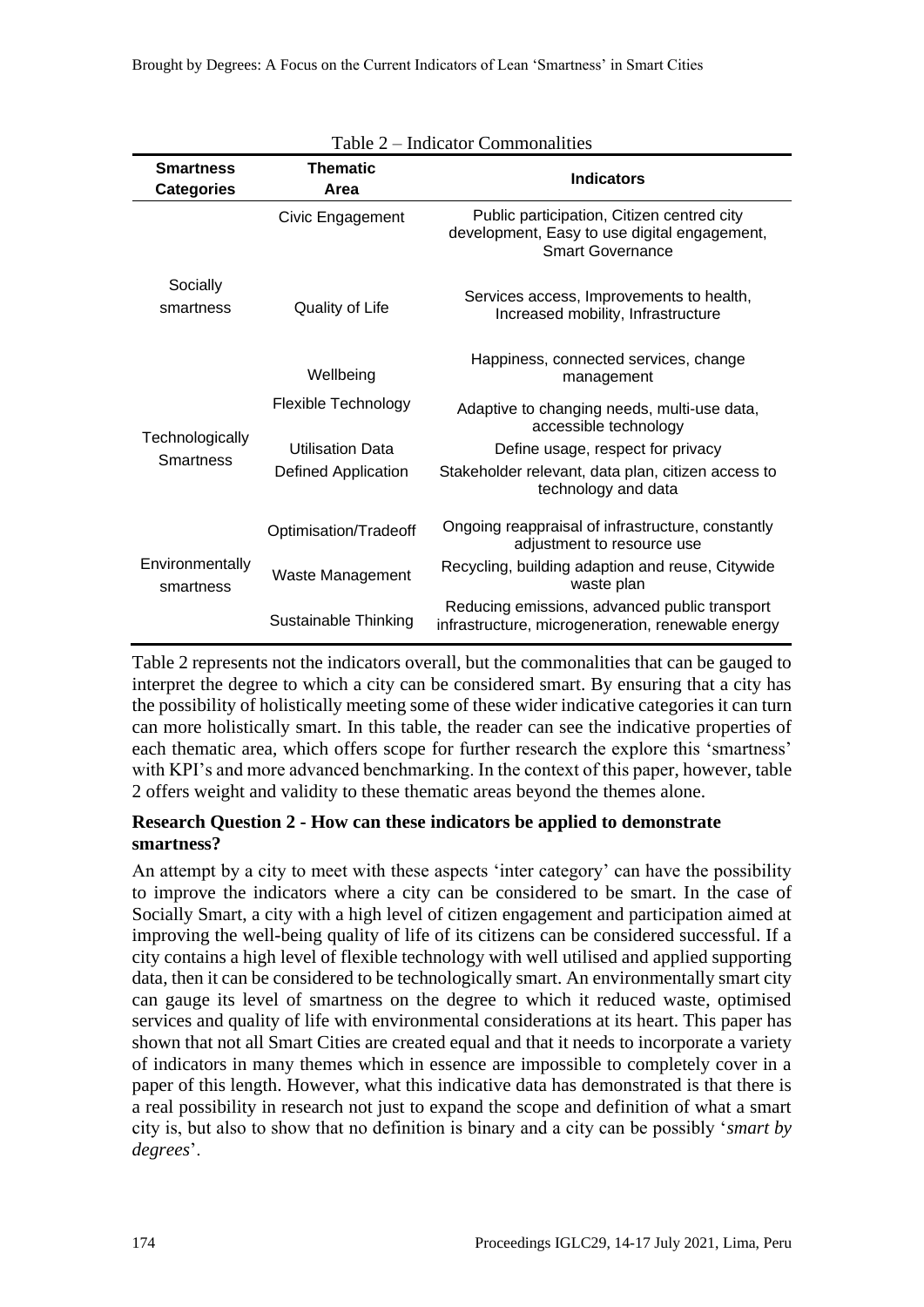It would be interesting in further research to look from an increasingly micro perspective to see if city districts can have different levels of smartness and that each district or city will need a bespoke framework of its own by which to improve smartness. It is hoped that academics and non-academic researchers and visionaries can use the data in this paper not just to further entrench Lean thinking into smart cities, but possibly further incorporate other fields into the discussions and view cities not just as projects, but as canvases.

# **REFERENCES**

- Alawadhi, S., et al. (2012). *Building understanding of smart city initiatives*. International conference on electronic government, Springer.
- Ballard, G. (2000). The Last Planner System of Production Control. School of Civil Engineering, The University of Birmingham, UK.
- Borsekova, K., et al. (2018). "Functionality between the size and indicators of smart cities: A research challenge with policy implications." *Cities,* 78: 17-26.
- Bosch. P, S. J., Vera Rovers (TNO), Hans-Martin Neumann (AIT), Miimu and A. a. A. H. (VTT). (2017). CITYkeys indicators for smart city projects and smart cities. dataplan.info, CityKeys in conjunction with the EU Commission and Horizon 2020.
- Carneiro, S. B. d. M., et al. (2012). *Lean and green: a relationship matrix*, Annual Conference of the International Group for Lean Construction.
- Castelnovo, W., et al. (2016). "Smart cities governance: The need for a holistic approach to assessing urban participatory policy making." *Social Science Computer Review,* 34 (6): 724-739.
- Collins (2021). "Definition of 'indicator'." Retrieved 19th February, 2021, from [https://www.collinsdictionary.com/dictionary/english/indicator#:~:text=An%20indicato](https://www.collinsdictionary.com/dictionary/english/indicator#:~:text=An%20indicator%20is%20a%20measurement,guide%20More%20Synonyms%20of%20indicator) [r%20is%20a%20measurement,guide%20More%20Synonyms%20of%20indicator.](https://www.collinsdictionary.com/dictionary/english/indicator#:~:text=An%20indicator%20is%20a%20measurement,guide%20More%20Synonyms%20of%20indicator)
- Collins, D. (2018). "Green leases and green leasing in theory and in practice: a state of the art review." *Facilities*.
- Deakin, M. and H. Al Waer (2011). "From intelligent to smart cities." *Intelligent Buildings International,* 3(3): 140-152.
- EC (2019). Discussion document definition and calculation methodology of the smart readiness indicator. ec.europa.eu, European Commission: 15.
- Herscovici, A. (2018). "New development: Lean Thinking in smart cities." *Public Money & Management*, 38(4): 320-324.
- Kalsaas, B. T. (2012). The Last Planner System Style of Planning: Its Basis in Learning Theory. Journal of Engineering, Project, and Production Management, 2(2), 88- 100. [doi:10.32738/jeppm.201207.0005.](http://www.ppml.url.tw/EPPM_Journal/volumns/02_02_July_2012/ID_019_2_2_88_100.htm)
- Kalsaas, B.T. (2020). Lean Construction: A management model for interdependencies in detailed design. In, *Tzortzopoulos*, P., Kagioglon, M. and Koskela, L. (Eds), Lean Construction. Core Concepts and New Frontiers, (pp. 209-229). Huddersfield: Routledge.
- Koskela, L. (1992). Application of the new production philosophy to construction, CIFE Technical report #72, Stanford University.
- Koskela, L. (2000). An Exploration towards a Production Theory and its Application to Construction. VTT Technical Research Centre of Finland.
- Koskela, L. and M. Kagioglou (2006). On the Metaphysics of Management. 14th Annual Conference of the International Group for Lean Construction, Santiago, Chile.